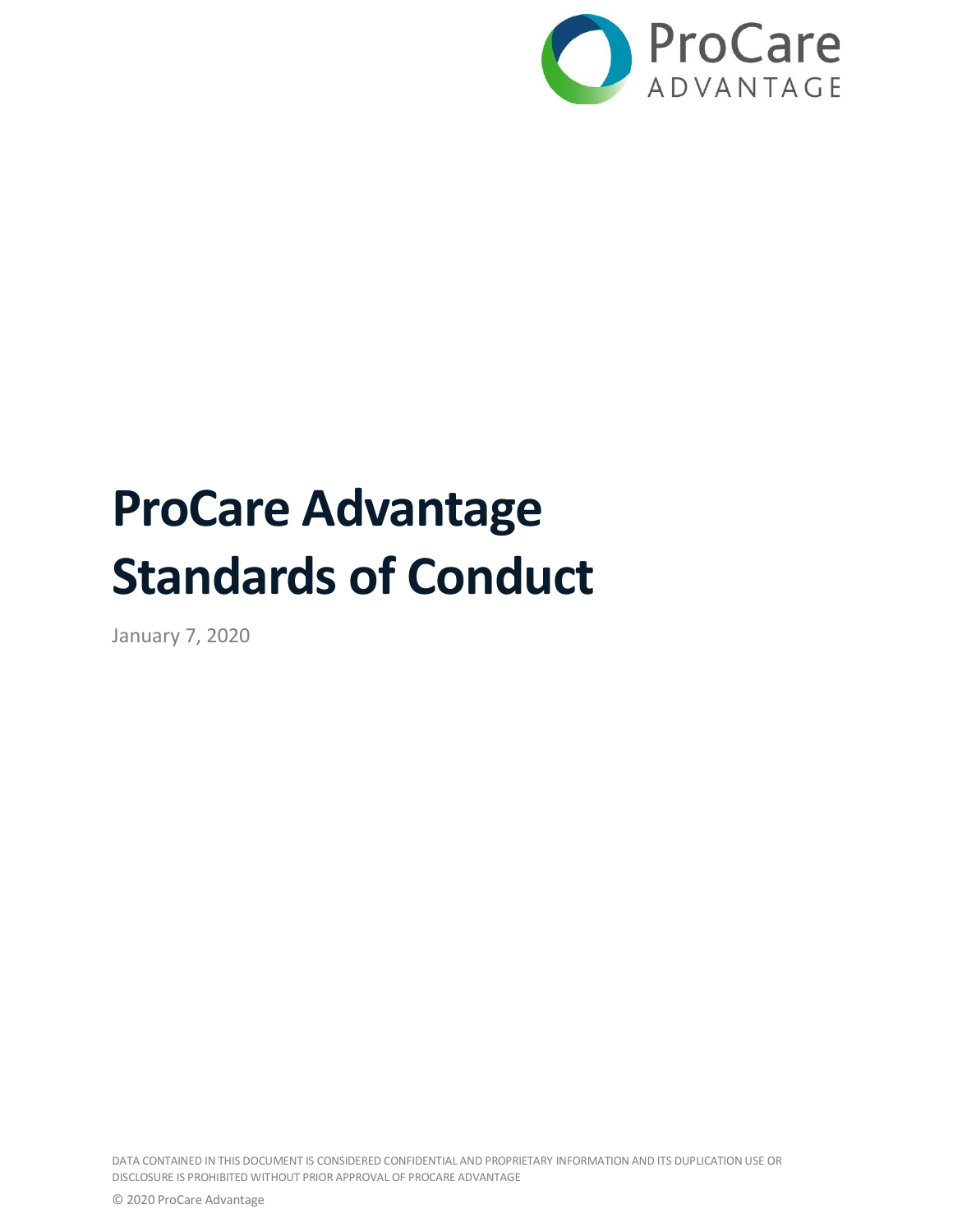# **Table of Contents**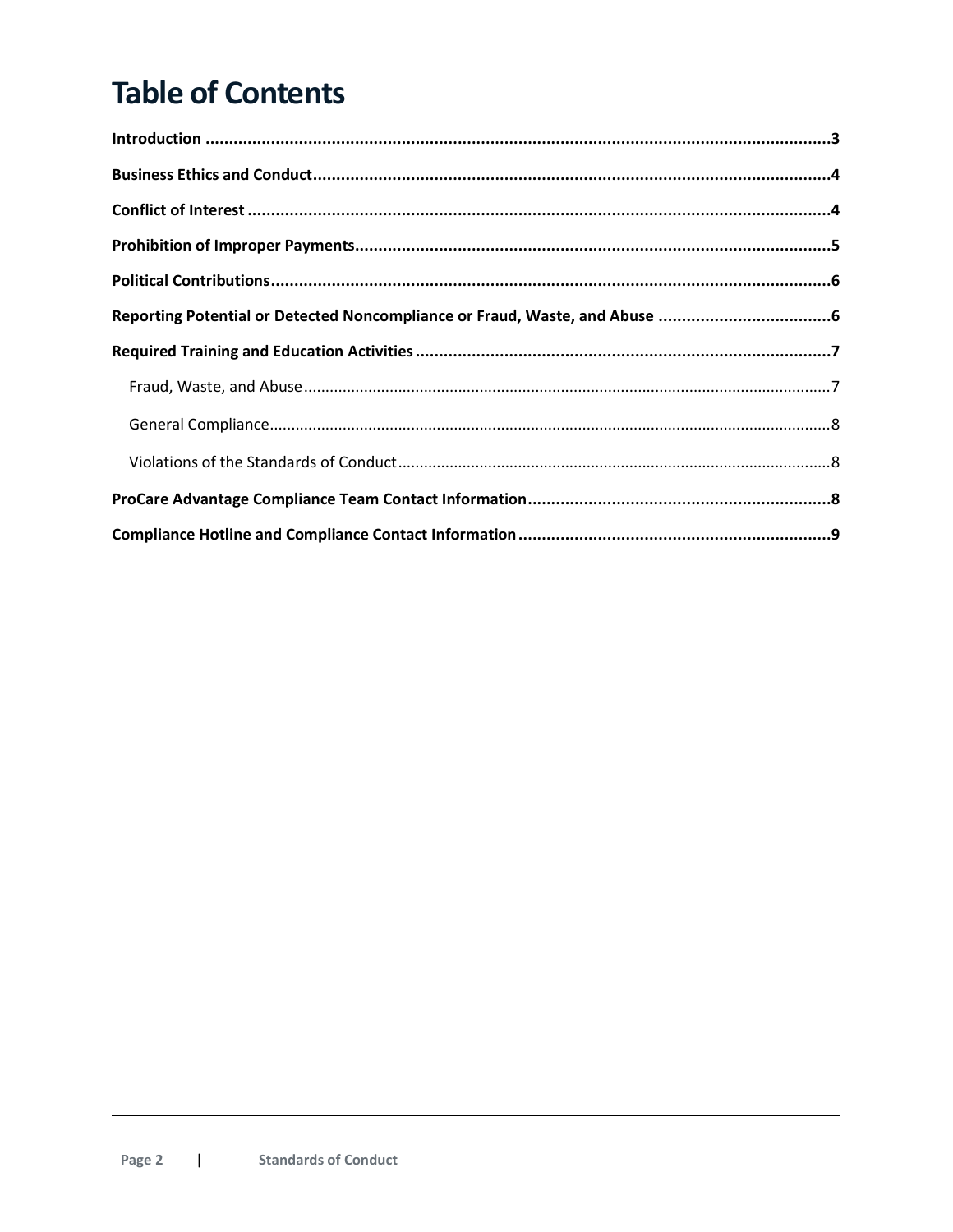# <span id="page-2-0"></span>**Introduction**

ProCare Advantage maintains certain policy and reference documents to guide its employees with respect to their day-to-day conduct and performance. For purposes of these Standards, "employees" include all permanent, temporary, full-time, part-time, and volunteer employees who 1) have primary job duties related to ProCare Advantage's Part C and Part D operations and/or sales; and/or 2) are members of the ProCare Advantage Board of Managers.

This document represents ProCare Advantage's Standards of Conduct (hereafter referred to as "Standards"). These Standards describe the overarching principles and values of the organization. Compliance with these Standards is the responsibility of all ProCare Advantage employees, as well as first tier and downstream entities performing services on behalf of ProCare Advantage (hereafter also referred to as the Plan). This document outlines expectations of employee conduct in areas where improper activities could damage ProCare Advantage's reputation and otherwise result in serious adverse consequences to the Plan.

ProCare Advantage expects all employees to conduct themselves in an ethical manner, and to report all instances of noncompliance and potential fraud, waste, and abuse (FWA) through appropriate mechanisms. These Standards identify how issues can be reported and that such reporting can be done anonymously and confidentially, and without fear of retaliation. Reported issues will be addressed and corrected in a timely manner. In addition, compliance and ethics are valued at the highest levels of authority within the organization.

As ProCare Advantage continues to grow, and as federal and state laws change, the need may arise and ProCare Advantage reserves the right to revise, supplement, or rescind any policies or portion of these Standards as it deems appropriate, in its sole and absolute discretion. Employees will be notified of changes to these Standards as they occur.

## As a condition of employment, all new employees will receive these Standards along with the required compliance training within the first 90 days of hire and they will comply with all the elements in their day-to-day activities. Existing ProCare Advantage employees will receive these Standards at least annually or upon revisions.

An employee's actions under these Standards are significant indications of the individual's judgment and competence. Accordingly, those actions constitute an important element in the evaluation of the employee for position assignments and promotion. Correspondingly, insensitivity to or disregard of these Standards' principles will be grounds for appropriate management disciplinary action per the *Disciplinary Standards* policy.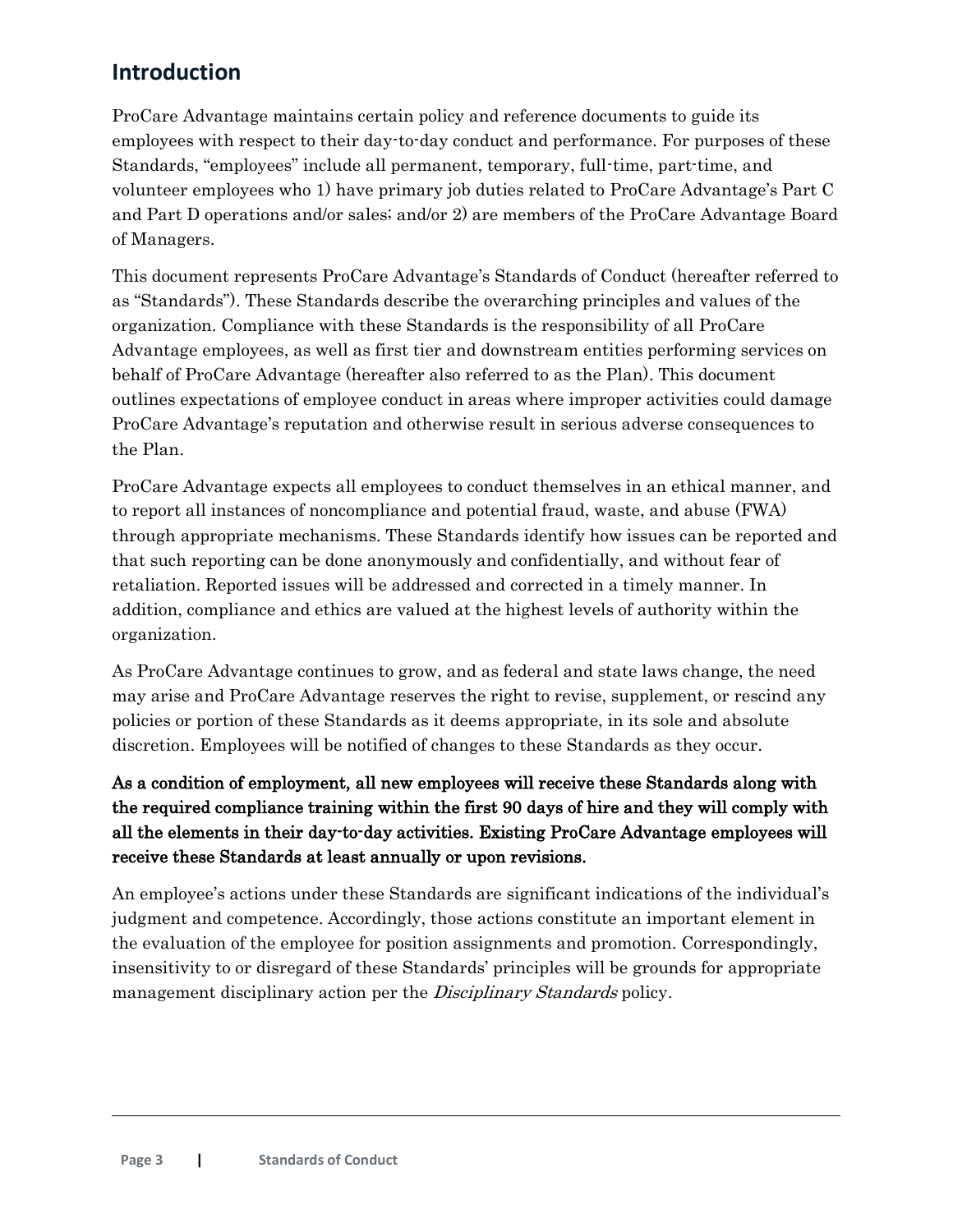# <span id="page-3-0"></span>**Business Ethics and Conduct**

The successful business operation and reputation of ProCare Advantage is built upon the principles of fair dealing and ethical conduct of our employees. Our reputation for integrity and excellence requires careful observance of the spirit and letter of all applicable laws and regulations, as well as a scrupulous regard for the highest standards of conduct and personal integrity. ProCare Advantage's success is dependent upon our customers' trust, and we are dedicated to preserving that trust. Employees are expected to conduct themselves in a way that will merit the continued trust and confidence of our customers. ProCare Advantage will comply with all applicable laws and regulations. As such, employees are expected to conduct business in accordance with the letter, spirit, and intent of all relevant laws and to refrain from any illegal, dishonest, or unethical conduct.

In general, the use of good judgment, based on high ethical principles, will guide each employee with respect to lines of acceptable conduct. If a situation arises in which it is difficult to determine the proper course of action, the matter should be discussed openly with the employee's immediate supervisor and, if necessary, with the Compliance Officer, and/or Human Resources staff. Disregarding or failing to comply with this standard of business ethics and conduct could lead to disciplinary action, up to and including possible termination of employment.

# <span id="page-3-1"></span>**Conflict of Interest**

Employees have an obligation to conduct business within guidelines that prohibit actual or potential conflicts of interest. Conflict of interest is defined as a situation in which a person has a financial interest, personal activity, or relationship that could impair the person's ability to act impartially and in the best interest of the Plan when performing his or her duties. These Standards establish the framework and general direction within which ProCare Advantage wishes the business to operate. Where necessary, employees should seek further clarification on issues related to the subject of acceptable standards of operation. Contact the Compliance Officer at [compliance@procareadvantageplan.com](mailto:compliance@procareadvantageplan.com) for more information or for any questions concerning conflicts of interest.

Transactions with outside firms must be conducted within a framework established and controlled by the executive level of ProCare Advantage. Business dealings with outside firms should not result in unusual gains for those firms. Unusual gains refer to bribes, product bonuses, special fringe benefits, unusual price breaks, and other windfalls designed to ultimately benefit the employer, the employee, or both. An actual or potential conflict of interest occurs when an employee is in a position to influence a decision that may result in a personal gain for that employee or for a relative as a result of ProCare Advantage's business dealings. For the purposes of these Standards, a relative is any person who is related by blood or marriage, or whose relationship with the employee is similar to that of persons who are related by blood or marriage.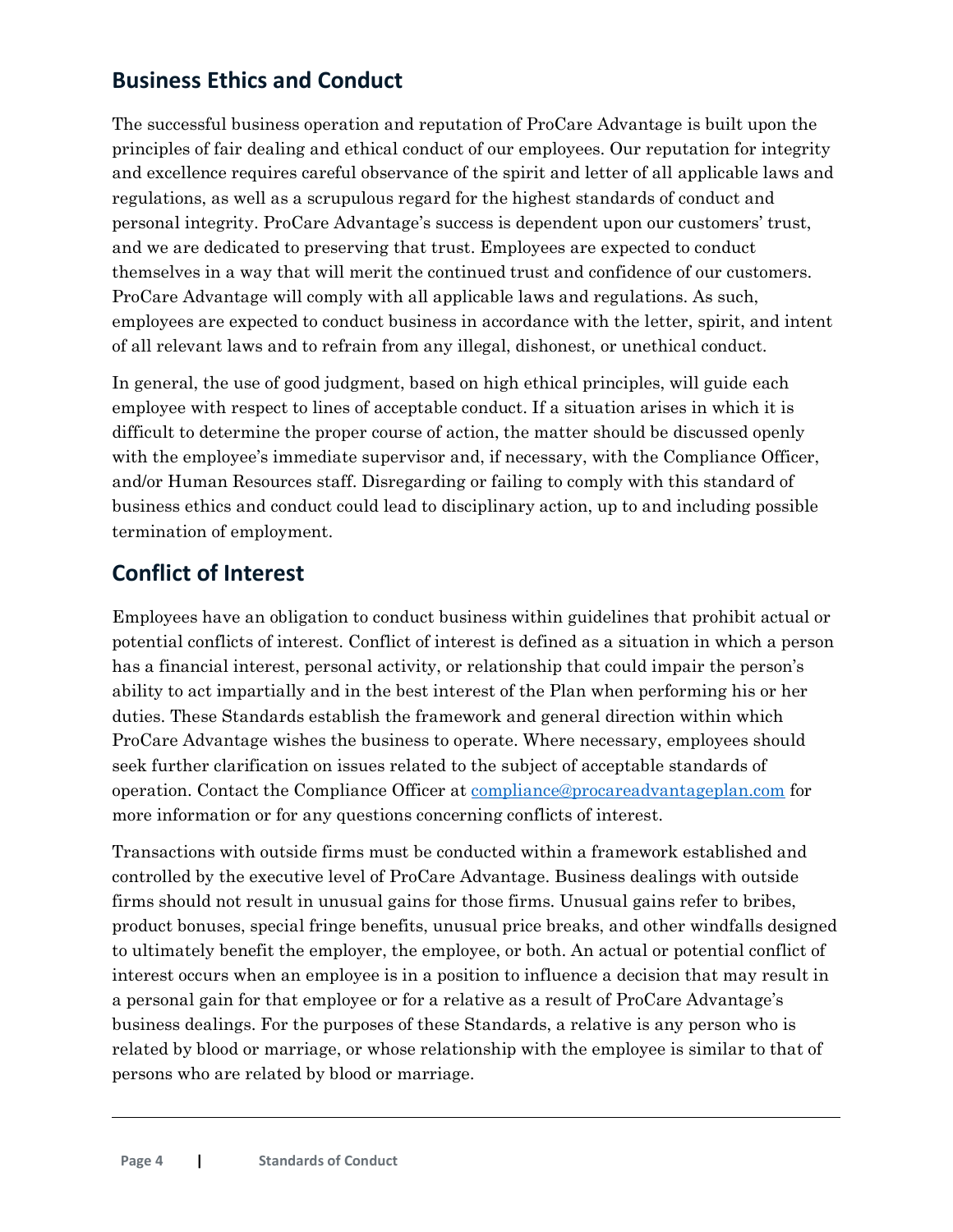No "presumption of guilt" is created by the mere existence of a relationship with outside firms. However, if employees have any influence on transactions involving purchases, contracts, or leases, it is imperative they disclose any such relationships to ProCare Advantage management as soon as possible so that safeguards can be established to protect all parties. Personal gain may result not only in cases where an employee or relative has a significant ownership in a firm with which ProCare Advantage does business, but also when an employee or relative receives any reward, bribe, substantial gift, or special consideration as a result of any transaction or business dealings involving ProCare Advantage.

# <span id="page-4-0"></span>**Prohibition of Improper Payments**

According to the Anti-kickback Statue 42 U.S.C. § 1320a-7b(b), ProCare Advantage expects all employees to use only legitimate practices in commercial operations and in promoting ProCare Advantage's position on issues before governmental authorities. As stated below, "kickbacks" or "bribes" intended to induce, or reward favorable buying decisions and governmental actions are unacceptable and prohibited.

No employee of ProCare Advantage or any Network or Representative acting on ProCare Advantage's behalf shall, in violation of any applicable law, offer or make directly or indirectly through any other person or firm any payment of anything of value (in the form of compensation, gift, contribution, or otherwise) to:

- Any person or firm employed by or acting for or on behalf of any customer, whether private or governmental, for the purpose of inducing or rewarding any favorable action by the customer in any commercial transaction; or any governmental entity, for the purpose of inducing or rewarding action (or withholding of action) by a governmental entity in any governmental matter;
- Any governmental official, political party or official of such party, or any candidate for political office, for the purpose of inducing or rewarding favorable action (or withholding of action) or the exercise of influence by such official, party or candidate in any commercial transaction or in any governmental matter.

In utilizing consultants, agents, sales representatives or others, ProCare Advantage will employ only reputable, qualified individuals or firms under compensation arrangements, which are reasonable in relation to the services performed. Consultants, agents, or representatives retained in relation to the provision of goods or services to the federal government must agree to comply with all laws, regulations, and ProCare Advantage policies governing employee conduct.

The provisions of this section are not intended to apply to ordinary and reasonable business entertainment or gifts not of substantial value, customary in local business relationships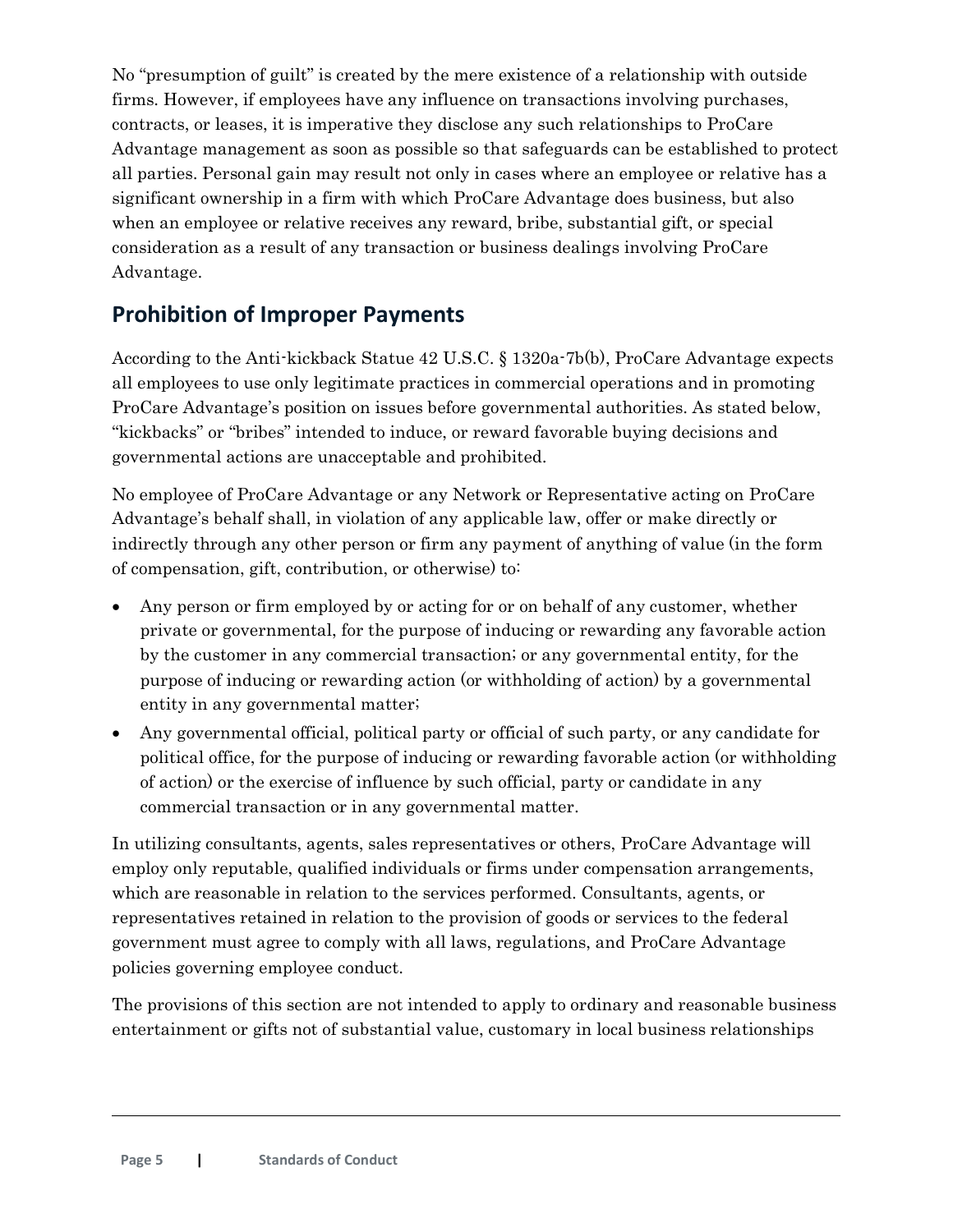and not contrary to the law as applied in that environment. Managers are expected to exercise sound discretion and control in authorizing such business entertainment and gifts.

When customer organizations, governmental agencies, or others have published policies intended to provide guidance with respect to acceptance of entertainment, gifts, or other business courtesies by their employees, such policies shall be respected.

# <span id="page-5-0"></span>**Political Contributions**

ProCare Advantage will not make any contribution to any political party or to any candidate for political office in support of such candidacy except as provided in these Standards and as permitted by law.

In the United States, federal law strictly controls corporate involvement in the federal political process. Generally, federal law provides that no corporation may contribute anything of value to any political party or candidate in connection with any federal election.

While similar laws apply in some states and their political subdivisions, in many jurisdictions in the United States, corporate contributions to candidates and political parties in connection with state and local election campaigns are lawful.

These Standards are not intended to prevent the communication of ProCare Advantage views to legislators, governmental agencies, or to the general public with respect to existing or proposed legislation or governmental policies or practices affecting business operations. Moreover, under these Standards, reasonable costs incurred by ProCare Advantage to establish or administer political action committees or activities organized to solicit voluntary political contributions from individual employees are not regarded as contributions to political parties or candidates, where ProCare Advantage may lawfully incur such costs.

# <span id="page-5-1"></span>**Reporting Potential or Detected Noncompliance or Fraud, Waste, and Abuse**

ProCare Advantage is committed to complying with all applicable laws, including but not limited to those addressing noncompliance and FWA. Employees are expected to immediately report any potential false, inaccurate, or questionable issues to their supervisors or the ProCare Advantage Compliance Officer in accordance with ProCare Advantage's policies. Any employee who is requested to engage in any activity which is or may be contrary to the intent and spirit of these Standards must promptly report such information to his or her manager, or, if the employee was so directed by the manager, then to the ProCare Advantage Compliance team. Likewise, any employee who acquires information that gives the employee reason to believe that any other employee is engaged in conduct forbidden by these Standards must promptly report such information to his or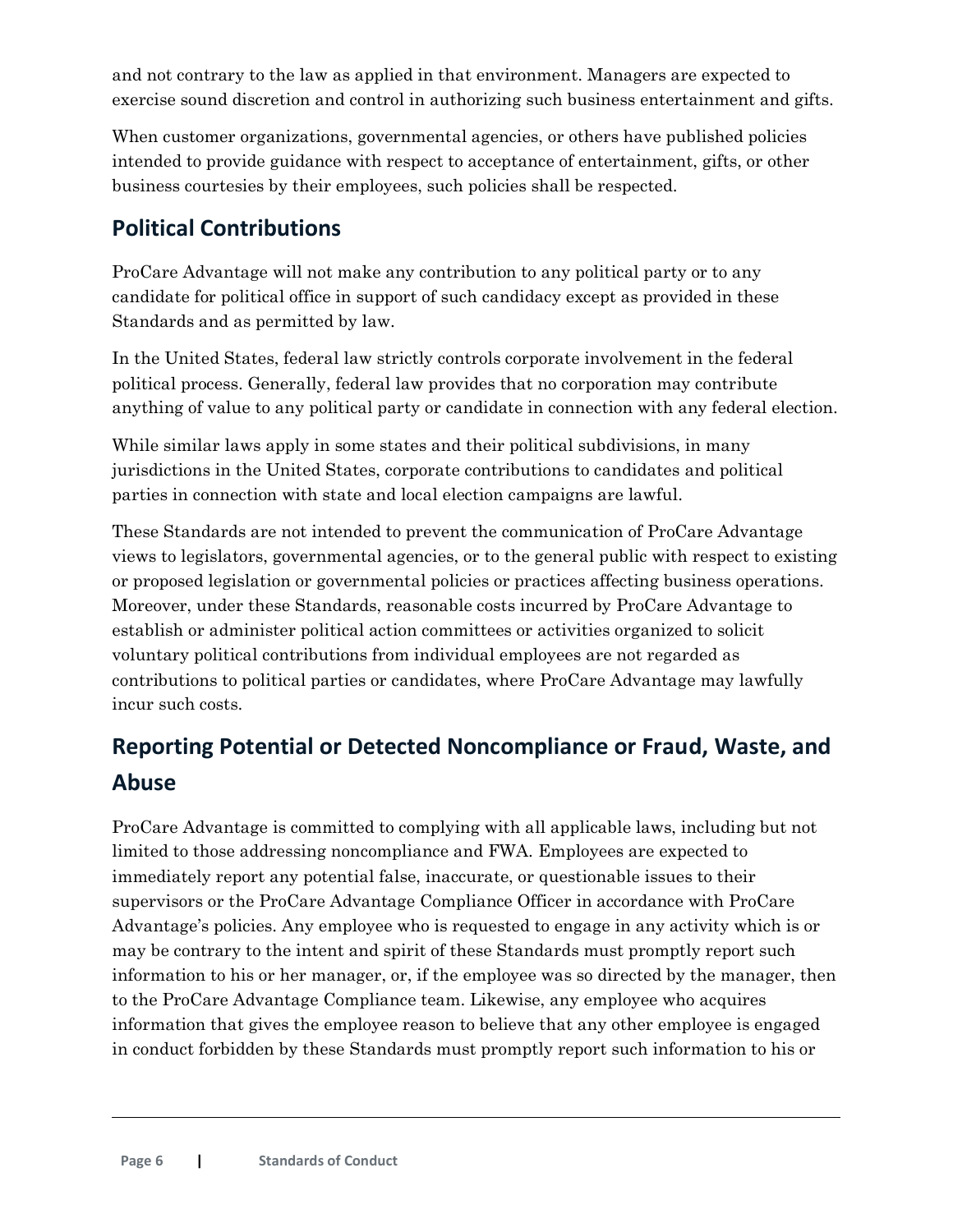her manager or, if the manager is engaged in such conduct, then to the ProCare Advantage Compliance Officer.

| <b>Methods for Reporting Potential and Detected Noncompliance and</b><br>Fraud, Waste, and Abuse (FWA) |                                                                               |  |
|--------------------------------------------------------------------------------------------------------|-------------------------------------------------------------------------------|--|
| <b>Anonymous Hotline</b>                                                                               | 1-844-317-9059                                                                |  |
| <b>Confidential E-mail</b>                                                                             | compliance@procareadvantageplan.com                                           |  |
| <b>Mailing Address</b>                                                                                 | Compliance<br>ProCare Advantage<br>P.O. Box 5849<br>Glen Allen, VA 23058-4440 |  |

ProCare Advantage employees can use the following information to submit questions or reports of suspected or detected noncompliance or potential FWA.

ProCare Advantage does not tolerate fraudulent or other dishonest behavior and will take appropriate investigative and corrective action upon receiving such reports. ProCare Advantage is prohibited by law from retaliating in any way against any employee or contractor who in good faith reports a perceived problem, concern, or issue involving noncompliance or FWA, and will not take punitive action against an employee who reports such information.

# <span id="page-6-0"></span>**Required Training and Education Activities**

These Standards describe ProCare Advantage's expectation that all employees conduct themselves in an ethical manner. To assist employees with understanding potential issues and to comply with Centers for Medicare and Medicaid Services (CMS) requirements, certain training and education activities are required. The rest of this section discusses those activities.

### <span id="page-6-1"></span>**Fraud, Waste, and Abuse**

ProCare Advantage is committed to the responsible stewardship of our resources, and maintaining a comprehensive plan for detecting, preventing, and correcting FWA. To that end, ProCare Advantage encourages any individual who is aware of or suspects acts of FWA of ProCare Advantage resources in any departmental area, by any provider, or with any entity that ProCare Advantage contracts with, such as in the Medicare program, to report such acts to the ProCare Advantage Compliance Officer.

In compliance with CMS requirements, all employees and governing body members are required to complete the FWA training within 90 calendar days of initial hiring or appointment, and annually thereafter.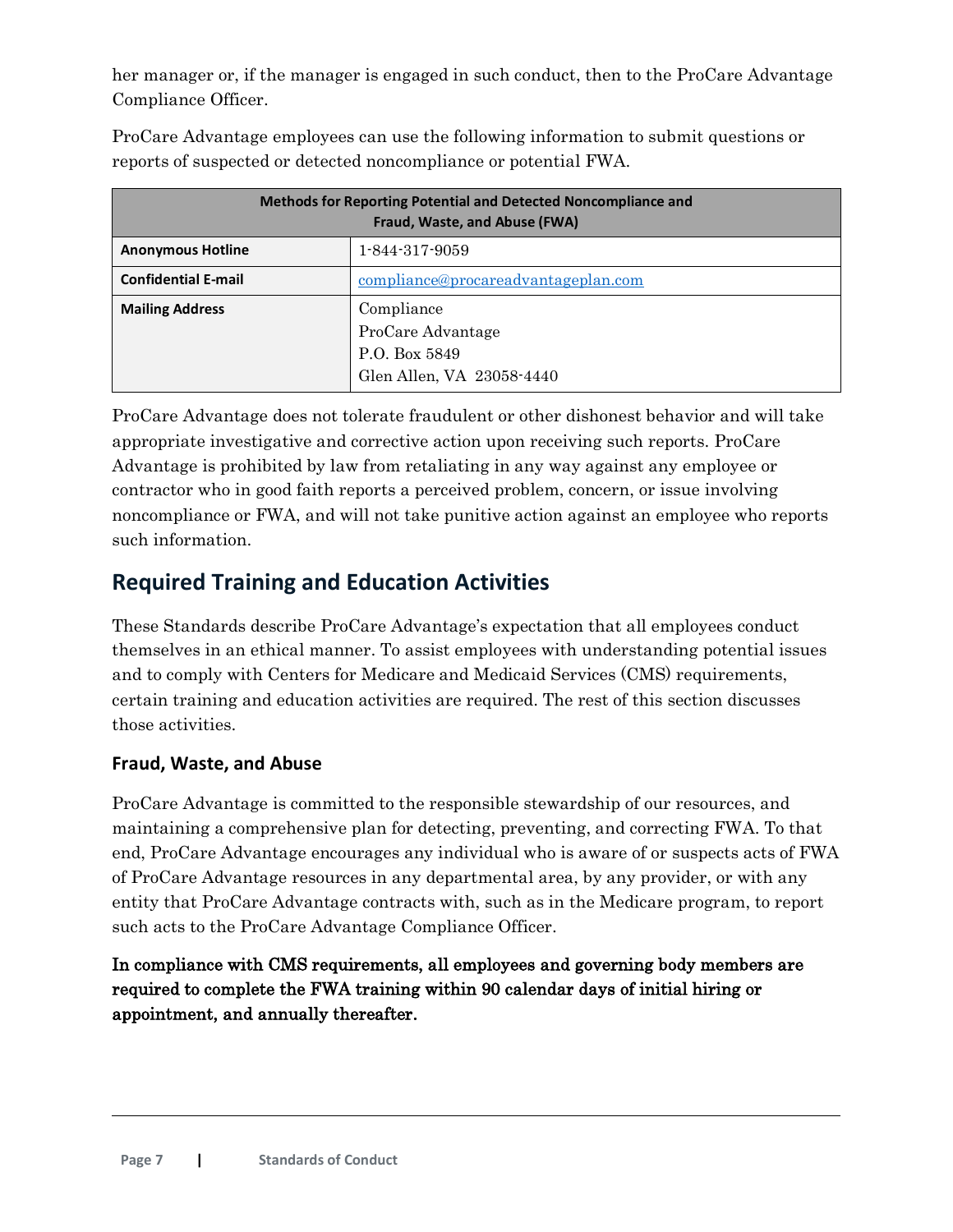## <span id="page-7-0"></span>**General Compliance**

General compliance training will address preventing, detecting, and correcting noncompliance issues, a description of the compliance program, and methods for reporting potential issues of noncompliance that ensure confidentiality and anonymity. Moreover, such training efforts will highlight that ProCare Advantage adheres to a standard of nonretaliation for compliance-related questions or reports of potential noncompliance or FWA.

## In compliance with CMS requirements, all employees and governing body members must complete general compliance training within 90 days of initial hiring or appointment, and annually thereafter.

### <span id="page-7-1"></span>**Violations of the Standards of Conduct**

Violations of these Standards are grounds for discharge or other disciplinary action, adapted to the circumstances of the particular violation and having as a primary objective furtherance of ProCare Advantage's interest in preventing violations and making clear that violations are neither tolerated nor condoned.

Disciplinary action will be taken, not only against individuals who authorize or participate directly in a violation of these Standards, but also against:

- Any employee who may have deliberately failed to report a violation of these Standards;
- Any employee who may have deliberately withheld relevant and material information concerning a violation of these Standards; and
- The violator's managerial superiors, to the extent that the circumstances of the violation reflect inadequate leadership and lack of diligence.

## <span id="page-7-2"></span>**ProCare Advantage Compliance Team Contact Information**

| <b>Plan Compliance Officer</b> | Mildred Anderson                                                              |
|--------------------------------|-------------------------------------------------------------------------------|
| Phone                          | $1 - 214 - 954 - 4114$                                                        |
| Fax                            | $1 - 800 - 335 - 0270$                                                        |
| E-mail                         | compliance@procareadvantageplan.com                                           |
| <b>Mailing Address</b>         | Compliance<br>ProCare Advantage<br>P.O. Box 5849<br>Glen Allen, VA 23058-4440 |